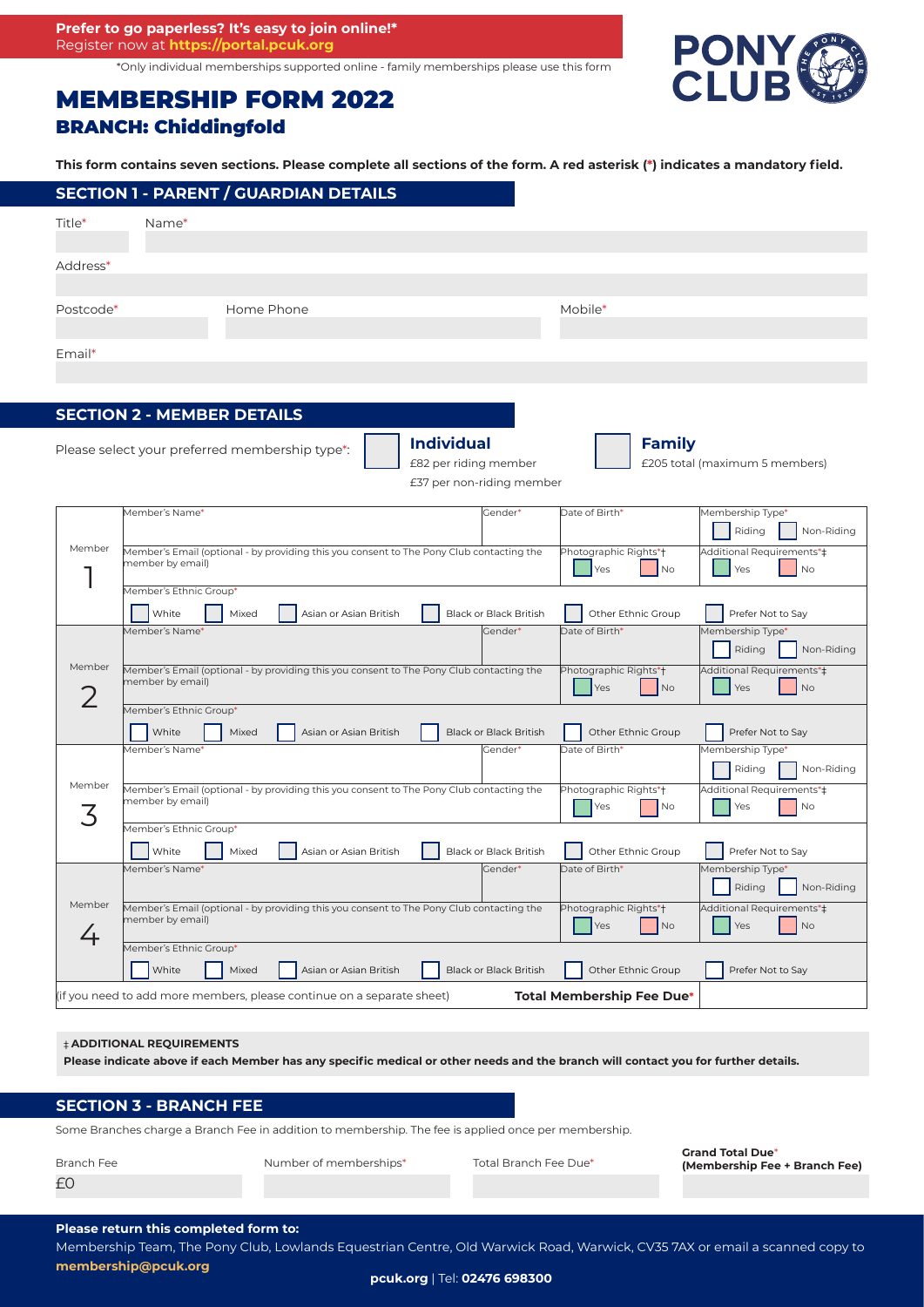## **CONTACT ABOUT THIRD-PARTY OFFERS AND EVENTS**

The Pony Club may wish to contact you by email with information about third-party events and activities, and the activities of its partners (who are both commercial businesses and organisations such as the British Equestrian Federation). Only The Pony Club will send this information in order to meet the legitimate interests of The Pony Club and its partners.

**Please indicate whether or not you are happy to receive this content<sup>\*</sup>: Yes No** 

# † **PHOTOGRAPHIC RIGHTS**

Members and their person of parental responsibility give permission for any photographic and/or film or TV footage taken of persons or horses/ ponies taking part in Pony Club activities to be used and published in any media whatsoever for editorial purposes, press information or advertising by or on behalf of The Pony Club and/or official sponsors of The Pony Club. I understand that The Pony Club will select photographs/footage for publication with care and respect for those shown. **Please indicate overleaf whether or not you consent to photographic rights for each Member.**

# **SECTION 4 - EMERGENCY CONTACT DETAILS**

Emergency Contact 1 Name\* Emergency Contact 1 Phone Number\*

Emergency Contact 2 Name (optional) Emergency Contact 2 Phone Number (optional)

# **SECTION 5 - GIFT AID**

**As a Registered Charity, The Pony Club is able to treat the subscription as a donation, and to claim the notional tax under Gift Aid. We would be extremely grateful if you would complete the Gift Aid declaration below, which will enable us to do this. Please ensure the Gift Aid declaration is completed in full.**

## **For the donation amount, please enter the total value of the membership fees paid overleaf.**

I want to Gift Aid my donation of  $E_1$  and any donations I make in the future or have made in the past 4 years to The Pony Club. I am a UK taxpayer and understand that if I pay less Income Tax and/or Capital Gains Tax than the amount of Gift Aid claimed on all my donations in that tax year it is my responsibility to pay any difference.

| Name of Donor: _ | Postcode: |
|------------------|-----------|
| Address:         |           |
| Signed           | Date      |

Please notify the charity if you want to cancel this declaration, change your name or home address or no longer pay sufficient tax on your income and/or capital gains. If you pay Income Tax at the higher or additional rate and want to receive the additional tax relief due to you, you must include all your Gift Aid donations on your Self-Assessment tax return or ask HM Revenue and Customs to adjust your tax code.

# **SECTION 6 - DECLARATION**

## **The person with parental responsibility for the Member(s) should review and sign the following declaration.**

- I, the undersigned, agree to the person(s) named overleaf being enrolled as a Member of The Pony Club and agree to the Members' and Parents' Codes of Conduct as published on The Pony Club website. (https://pcuk.org/parents)
- I understand that riding is a risk sport and accept that the person(s) named overleaf will be taking part in Pony Club riding and associated activities, including the availability of online learning, as explained to me by The Pony Club Official/Coach/ Centre Proprietor.
- I agree that they/I will be bound by the Rules of The Pony Club and neither I nor they will hold The Pony Club liable for any personal injury to the Members or injury to their ponies or loss or damage to any of their equipment.
- I agree to abide by any rules regarding safe and correct riding equipment (including footwear and hats) that the person(s) named overleaf must wear.
- If emergency medical/dental or veterinary treatment is required in my absence, I authorise the appointed Pony Club Official to obtain such treatment as they reasonably consider necessary.
- I, the undersigned, understand that The Pony Club will:
	- not share my personal information with a third party for the purposes of them contacting me directly.
	- share some personal information with its partners for data analysis/research and development purposes. Any organisation that personal information is shared with will have to comply with the requirements laid out under the General Data Protection Regulation for handling personal data.
	- use the personal data I provide for its registered purposes and as outlined in the privacy policy on The Pony Club website at https://pcuk.org/privacy